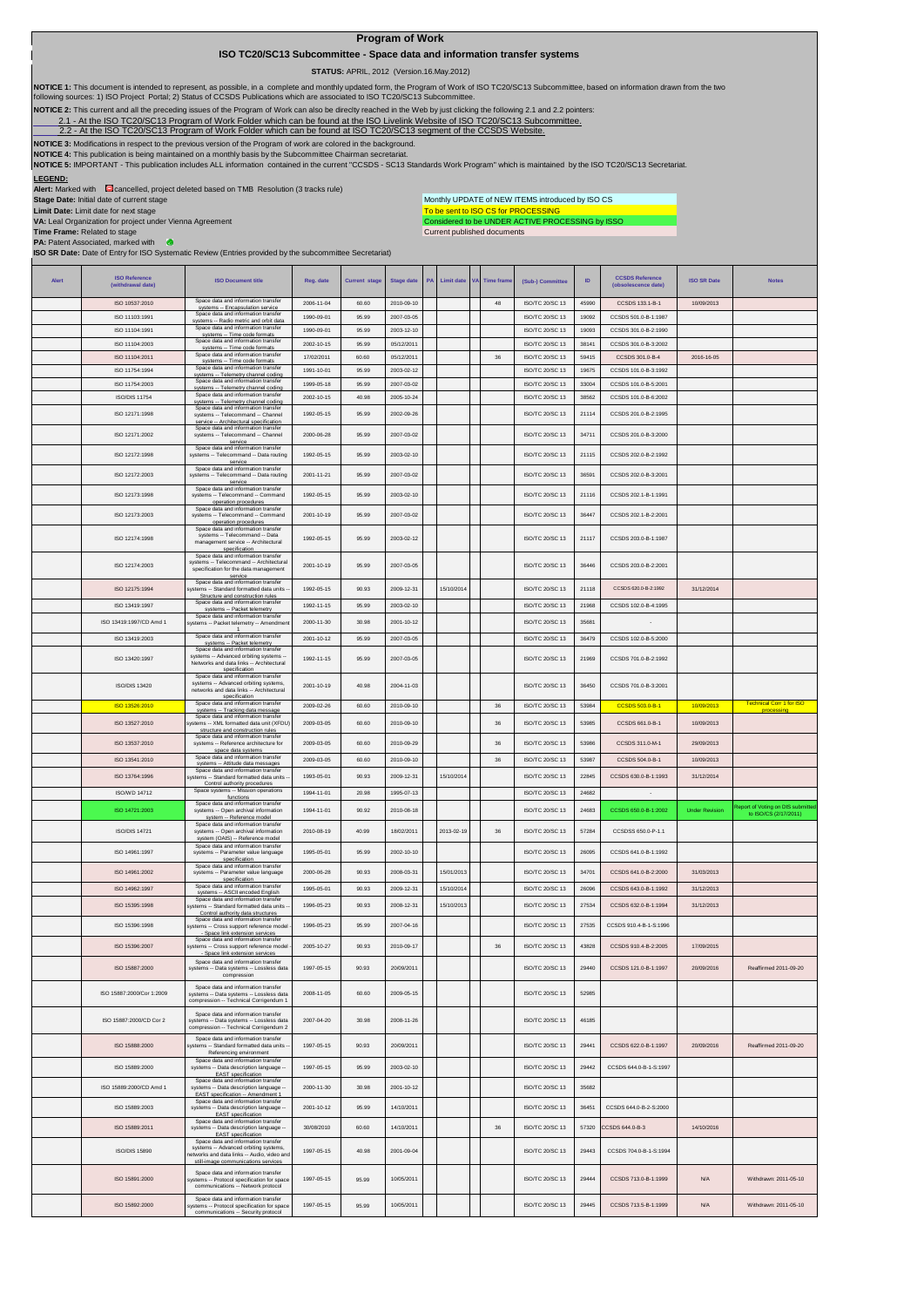|   | ISO 15893:2000                   | Space data and information transfer<br>systems -- Protocol specification for space<br>communications -- Transport protocol                                                      | 1997-05-15               | 95.99          | 2010-09-10               |                                        |        | ISO/TC 20/SC 13                    | 29446          | CCSDS 714.0-B-1:1999                                 |                         |                                                                                       |
|---|----------------------------------|---------------------------------------------------------------------------------------------------------------------------------------------------------------------------------|--------------------------|----------------|--------------------------|----------------------------------------|--------|------------------------------------|----------------|------------------------------------------------------|-------------------------|---------------------------------------------------------------------------------------|
|   | ISO 15893:2010                   | Space data and information transfer<br>systems -- Space communications protoco<br>specification (SCPS) -- Transport protocol                                                    | 2007-03-06               | 60.60          | 2010-09-10               |                                        | 48     | ISO/TC 20/SC 13                    | 45986          | CCSDS 714.0-B-2                                      | 10/09/2015              |                                                                                       |
|   | ISO 15894:2000                   | (SCPS-TP)<br>Space data and information transfer<br>systems -- Protocol specification for space                                                                                 | 1997-05-15               | 95.99          | 10/05/2011               |                                        |        | ISO/TC 20/SC 13                    | 29447          | CCSDS 717.0-B-1:1999                                 | N/A                     | Withdrawn: 2011-05-10                                                                 |
|   |                                  | communications -- File protocol<br>Space data and information transfer                                                                                                          |                          |                |                          |                                        |        |                                    |                |                                                      |                         |                                                                                       |
|   | ISO 16363:2012                   | systems - Audit and certification of<br>trustworthy digital repositories<br>Requirements for bodies providing audit                                                             | 2010-04-08               | 60.60          | 14/02/2012               |                                        | 36     | ISO/TC 20/SC 13                    | 56510          | CCSDS 652.0-R-1                                      | 14/02/2015              | Report of voting on DIS submitted                                                     |
|   | ISO/DIS 16919                    | and certification of candidate trustworthy<br>digital repositories                                                                                                              | 2010-12-07               | 40.99          | 23/11/2011               | 07/06/2013                             | 36     | SO/TC 20/SC 13                     | 57950          | CCSDS 652.1-R.1                                      |                         | to ISO/CS for direct publication<br>(11/23/2011)                                      |
|   | ISO 17107:2011                   | Space data and information transfer<br>systems -- XML specification for navigation<br>data messages                                                                             | 20/01/2011               | 60.60          | 08/11/2011               |                                        | 36     | SO/TC 20/SC 13                     | 59155          |                                                      | 08/11/2014              |                                                                                       |
|   | ISO 17214:2011                   | Space data and information transfer<br>systems -- Spacecraft onboard interface<br>ervices -- Time access service                                                                | 17/02/2011               | 60.60          | 15/12/2011               |                                        | 36     | SO/TC 20/SC 13                     | 59416          | CCSDS 872.0-M-1                                      | 15/12/2014              |                                                                                       |
|   | ISO 17355:2003                   | Space data and information transfer<br>systems -- CCSDS file delivery protocol                                                                                                  | 1999-05-18               | 95.99          | 2004-05-18               |                                        |        | ISO/TC 20/SC 13                    | 33005          | CCSDS 727.0-B-1 S:2002                               |                         |                                                                                       |
|   | ISO 17355:2004<br>ISO 17355:2007 | Space data and information transfer<br>svstems -- CCSDS file delivery protocol<br>Space data and information transfer                                                           | 2002-10-15<br>2005-10-27 | 95.99<br>90.92 | 2007-05-07<br>2007-08-10 |                                        | 36     | ISO/TC 20/SC 13<br>ISO/TC 20/SC 13 | 38593<br>43829 | CCSDS 727.0-B-3 S: 2005                              |                         |                                                                                       |
| Θ | ISO/CD 17355                     | systems -- CCSDS file delivery protocol<br>Space data and information transfer<br>svstems -- CCSDS file deliverv protocol                                                       | 2007-08-10               | 30.98          | 2010-03-05               |                                        | 48     | ISO/TC 20/SC 13                    | 50246          | CCSDS 727.0-B-4: 2007                                |                         |                                                                                       |
|   | ISO 17433:2001                   | Space data and information transfer<br>systems -- Packet telemetry services<br>Space data and information transfer                                                              | 1998-06-30               | 95.99          | 2003-02-11               |                                        |        | ISO/TC 20/SC 13                    | 28460          | CCSDS 103.0-B-1 S:1996                               |                         |                                                                                       |
|   | ISO 17433:2003                   | systems -- Packet telemetry services<br>Rationale, Scenarios, and Requirements                                                                                                  | 2001-10-19               | 95.99          | 2007-03-05               |                                        |        | ISO/TC 20/SC 13                    | 36448          | CCSDS 103.0-B-2 S:2001<br>CCSDS 734.0-G-1 (Aug 2010) |                         | For ISO processing                                                                    |
|   | <b>ISO/DIS 17807</b>             | for DTN in Space<br>Space data and information transfer<br>systems -- Telemetry (TM) channel coding                                                                             | 11/10/2011               | 40.99          | 04/05/2012               | 11/04/2014                             | 36     | ISO/TC 20/SC 13                    | 60592          | CCSDS 735.1-B-1                                      | <b>Under Developmen</b> | Report of voting on DIS submitted<br>to ISO/CS for direct publication                 |
|   | <b>ISO/DIS 17808</b>             | profiles<br>Space data and information transfer<br>systems -- Telemetry (TM) channel coding                                                                                     | 11/10/2011               | 40.99          | 04/05/2012               | 11/04/2014                             | 36     | ISO/TC 20/SC 13                    | 60593          | CCSDS 131.4-M-1                                      | <b>Under Developmer</b> | (5/4/2012)<br>Report of voting on DIS submitted<br>to ISO/CS for direct publication   |
|   | <b>ISO/DIS 17809</b>             | profiles<br>Space data and information transfer<br>systems - Delta-Differential One Way                                                                                         | 11/10/2011               | 40.99          | 04/05/2012               | 11/04/2014                             | $36\,$ | ISO/TC 20/SC 13                    | 60594          | CCSDS 506.0-M-1                                      | <b>Under Developmer</b> | (5/4/2012)<br>Report of voting on DIS submitted<br>to ISO/CS for direct publication   |
|   |                                  | Ranging (Delta-DOR) Operations<br>Mission Operations Reference Model                                                                                                            |                          |                |                          |                                        |        |                                    |                | CCSDS 520.1-M-1 (Jul 2010)                           |                         | (5/4/2012)<br>For ISO processing                                                      |
|   |                                  | Mission Operations Message Abstraction<br>Laver<br>Space data and information transfer                                                                                          |                          |                |                          |                                        |        |                                    |                | CCSDS 520.0-B-1 (Sep 2010                            |                         | For ISO processing                                                                    |
|   | <b>ISO/DIS 17810</b>             | systems - Data Transmission and PN<br>Ranging for 2 GHz CDMA Link via Data<br><b>Relay Satellite</b>                                                                            | 11/10/2011               | 40.99          | 04/05/2012               | 11/04/2014                             | 36     | ISO/TC 20/SC 13                    | 60595          | CCSDS 415.1-B-1                                      | <b>Under Developmen</b> | Report of voting on DIS submitted<br>to ISO/CS for direct publication<br>(5/4/2012)   |
|   | <b>NP 17854</b>                  | Flexible Advance Coding and Modulation<br>Scheme for High Rate Telemetry<br>Applications                                                                                        |                          |                |                          |                                        |        |                                    |                | CCSDS 131.2-B-1 (Mar 2012)                           | <b>Under Developme</b>  | SCCC patent resolved (1/2012)                                                         |
|   | ISO 20652:2006                   | Space data and information transfer<br>systems -- Producer-archive interface<br>Methodology abstract standard                                                                   | 2003-04-10               | 90.93          | 2009-06-30               | 15/04/2014                             |        | ISO/TC 20/SC 13                    | 39577          | CCSDS 651.0-M-1:2004                                 | 30/06/2014              |                                                                                       |
|   | ISO 21459:2006                   | Space data and information transfer<br>ystems -- Proximity-1 space link protocol                                                                                                | 2004-01-09               | 90.93          | 2009-12-31               | 15/10/2014                             | 48     | ISO/TC 20/SC 13                    | 40247          | CCSDS 211.2-B-1:2003                                 | 31/12/2014              |                                                                                       |
|   | ISO 21460:2006                   | Coding and synchronization sublayer<br>Space data and information transfer<br>ystems -- Proximity-1 space link protocol                                                         | 2004-01-09               | 95.99          | 2007-10-10               |                                        | 48     | ISO/TC 20/SC 13                    | 40248          | CCSDS 211.1-B-1                                      |                         |                                                                                       |
|   | ISO 21460:2007                   | Physical laver<br>Space data and information transfer                                                                                                                           | 2006-09-12               | 90.93          | 20/09/2011               |                                        | 36     | ISO/TC 20/SC 13                    | 44999          | CCSDS 211.1-B-3:2006                                 | 20/09/2016              | Reaffirmed 2011-09-20                                                                 |
|   |                                  | systems -- Proximity-1 space link protocol<br>Physical layer<br>Space data and information transfer                                                                             |                          |                |                          |                                        |        |                                    |                |                                                      |                         |                                                                                       |
|   | ISO 21961:2003                   | systems -- Data entity dictionary<br>specification language (DEDSL) -- Abstrac<br>syntax                                                                                        | 2001-06-29               | 90.93          | 2008-06-30               | 15/04/2013                             |        | ISO/TC 20/SC 13                    | 36036          | CCSDS 647.1-B-1:2001                                 | 30/06/2013              |                                                                                       |
|   | ISO 21962:2003                   | Space data and information transfer<br>systems -- Data entity dictionary<br>specification language (DEDSL) -- PVL                                                               | 2001-06-29               | 90.93          | 2008-06-30               | 15/04/2013                             |        | ISO/TC 20/SC 13                    | 36037          | CCSDS 647.2-B-1:2001                                 | 30/06/2013              | atent Policy & Declaration Form                                                       |
|   | ISO 22641:2005                   | Space data and information transfer<br>systems -- TM (telemetry) synchronizatior<br>and channel coding                                                                          | 2001-10-12               | 90.92          | 11/10/2011               |                                        |        | <b>ISO/TC 20/SC 13</b>             | 36375          | CCSDS 131.0-B-1:2003                                 |                         | (CalTech) submitted to ISO on<br>7/8/2011; DIS text submitted to<br>ISO/CS (10/11/11) |
|   | <b>ISO/DIS 22641</b>             | Space data and information transfer<br>systems -- TM (telemetry) synchronizatior<br>and channel coding                                                                          | 11/10/2011               | 40.99          | 11/04/2012               | 11/04/2014                             | 36     | ISO/TC 20/SC 13                    | 60590          | CCSDS 131-B-2                                        |                         |                                                                                       |
|   | ISO 22642:2005                   | Space data and information transfer<br>systems -- TC (telecommand)<br>synchronization and channel coding                                                                        | 2001-10-12               | 90.93          | 2008-12-31               | 15/10/2013                             |        | ISO/TC 20/SC 13                    | 36376          | CCSDS 231.0-B-1:2003                                 |                         | CCSDS Cor. $1 =$ Sep. '03; ISO<br>$Cor. 1 = 07$                                       |
|   | ISO 22642:2005/Cor 1:2007        | Space data and information transfer<br>systems -- TC (telecommand)<br>synchronization and channel coding -                                                                      | 2007-08-21               | 60.60          | 2007-10-03               |                                        |        | ISO/TC 20/SC 13                    | 50342          |                                                      |                         |                                                                                       |
|   | ISO 22643:2003                   | Technical Corrigendum 1<br>Space data and information transfer<br>systems -- Data entity dictionary<br>specification language (DEDSL) --                                        | 2001-07-20               | 90.93          | 2009-04-01               | 15/04/2014                             |        | ISO/TC 20/SC 13                    | 36377          | CCSDS 647.3-B-1:2002                                 | 01/04/2014              |                                                                                       |
|   | ISO 22644:2006                   | XML/DTD Syntax<br>Space data and information transfer<br>systems -- Orbit data messages                                                                                         | 19/05/2005               | 90.92          | 07/05/2008               |                                        | 36     | ISO/TC 20/SC 13                    |                | CCSDS 502.0-B-1                                      |                         | ISO designation changed to ISO<br>26900 under SC 14 work program                      |
|   | ISO/CD 22644                     | Space data and information transfer<br>systems -- Orbit data messages                                                                                                           | 12/10/2001               | 30.98          | 03/11/2004               |                                        |        | ISO/TC 20/SC 13                    | 36379          |                                                      |                         |                                                                                       |
|   | ISO 22645:2005                   | ce data and information tra<br>systems -- TM (telemetry) space data link<br>protocol                                                                                            | 2001-10-12               | 90.93          | 2008-12-31               | 15/10/2013                             |        | ISO/TC 20/SC 13                    | 36380          | CCSDS 132.0-B-1:2003                                 | 31/12/2013              |                                                                                       |
|   | <b>ISO 22646:2005</b>            | Space data and information transfer<br>systems -- Space packet protocol<br>Space data and information transfe                                                                   | 2001-10-12               | 90.93          | 2008-12-31               | 15/10/2013                             |        | ISO/TC 20/SC 13                    | 36381          | CCSDS 133.0-B-1:2003                                 | 31/12/3013              | For ISO processing                                                                    |
|   | ISO 22647:2006<br>ISO 22647:2010 | systems -- Space link identifiers<br>Space data and information transfer<br>systems -- Space link identifiers                                                                   | 2001-10-12<br>2007-03-14 | 95.99<br>60.60 | 2010-09-10<br>2010-09-10 |                                        | 48     | ISO/TC 20/SC 13<br>ISO/TC 20/SC 13 | 36383<br>45987 | CCSDS 135.0-B-1:2002<br>CCSDS 135.0-B-3              |                         |                                                                                       |
|   | ISO 22663:2006                   | Space data and information transfer<br>systems -- Proximity-1 space link protocol                                                                                               | 2001-10-12               | 95.99          | 2007-10-10               |                                        |        | ISO/TC 20/SC 13                    | 36386          | CCSDS 211.0-B-3:2004                                 |                         |                                                                                       |
|   | ISO 22663:2007                   | Data link layer<br>Space data and information transfer<br>systems -- Proximity-1 space link protocol                                                                            | 2006-09-12               | 90.93          | 20/09/2011               |                                        | 36     | <b>ISO/TC 20/SC 13</b>             | 45000          | CCSDS 211.0-B-4                                      | 20/09/2016              | Reaffirmed 2011-09-20                                                                 |
|   | ISO 22664:2005                   | Data link layer<br>Space data and information transfer<br>systems -- TC (telecommand) space data                                                                                | 2001-10-12               | 90.92          | 14/03/2012               |                                        |        | ISO/TC 20/SC 13                    | 36389          | CCSDS 232.0-B-1:2003                                 |                         | For DIS text submission                                                               |
|   | <b>ISO/NP 22664</b>              | link protocol<br>Space data and information transfer<br>systems -- TC (telecommand) space data                                                                                  | 07/03/2012               | 10.99          | 07/03/2012               | 07/09/2013                             | 36     | ISO/TC 20/SC 13                    |                |                                                      |                         |                                                                                       |
|   | ISO 22666:2005                   | link protocol<br>Space data and information transfer<br>systems -- AOS (advanced orbiting                                                                                       | 2001-10-12               | 95.99          | 2007-08-15               |                                        |        | ISO/TC 20/SC 13                    | 36391          | CCSDS 732.0-B-1:2003                                 |                         |                                                                                       |
|   | ISO 22666:2007                   | systems) space data link protocol<br>Space data and information transfer<br>systems -- AOS (advanced orbiting                                                                   | 2006-06-23               | 90.60          | 17/12/2010               |                                        | 36     | ISO/TC 20/SC 13                    | 44866          | CCSDS 732.0-B-2                                      | 15/08/2012              |                                                                                       |
|   |                                  | systems) space data link protocol<br>Space data and information transfer                                                                                                        |                          |                |                          | 2013-03-22                             |        |                                    |                |                                                      |                         |                                                                                       |
| G | <b>ISO/CD 22666</b>              | systems -- AOS (advanced orbiting<br>systems) space data link protocol<br>Space data and information transfer                                                                   | 22/09/2011               | 30.98          | 18/10/2011               | (Cancellatio<br>date: 2013-<br>$09-22$ | 36     | ISO/TC 20/SC 13                    | 60519          |                                                      |                         |                                                                                       |
|   | ISO 22667:2005                   | systems -- Communication operations<br>Procedure-1<br>Space data and information transfer                                                                                       | 2001-10-12               | 90.92          | 14/03/2012               |                                        |        | ISO/TC 20/SC 13                    | 36392          | CCSDS 232.1-B-1:2003                                 | 31/12/2013              | For DIS text submission                                                               |
|   | <b>ISO/NP 22667</b>              | systems -- Communication operations<br>Procedure-1<br>Space data and information transfer                                                                                       | 07/03/2012               | 10.99          | 07/03/2012               | 07/09/2013                             | $36\,$ |                                    |                |                                                      |                         |                                                                                       |
|   | ISO/WD 22668                     | systems -- Space link extension (SLE) -<br>Service management specification<br>Space data and information transfer                                                              | 2001-10-12               | 20.98          | 2003-11-07               |                                        |        | ISO/TC 20/SC 13                    | 36393          |                                                      |                         |                                                                                       |
|   | ISO 22669:2003                   | systems -- Space link extension (SLE) -<br>Return-all-frames service<br>Space data and information transfer                                                                     | 2001-10-12               | 95.99          | 2007-01-26               |                                        |        | ISO/TC 20/SC 13                    | 36394          | CCSDS 911.1-B-1:2002                                 |                         |                                                                                       |
|   | ISO 22669:2007                   | systems -- Space link extension (SLE) --<br>Return-all-frames service                                                                                                           | 2004-12-08               | 90.92          | 14/03/2012               |                                        | $36\,$ | ISO/TC 20/SC 13                    | 43442          | CCSDS 911.1-B-2                                      |                         | For DIS text submission                                                               |
|   | <b>ISO/NP 22669</b>              | Space data and information transfer<br>systems -- Space link extension (SLE) --<br>Return-all-frames service                                                                    | 07/03/2012               | 10.99          | 07/03/2012               | 07/09/2013                             | 36     |                                    |                |                                                      |                         |                                                                                       |
|   | ISO 22670:2006                   | Space data and information transfer<br>systems -- Space link extension (SLE) -<br>Return-channel-frames service                                                                 | 2001-10-12               | 90.92          | 14/03/2012               |                                        |        | ISO/TC 20/SC 13                    | 36395          | CCSDS 911.2-B-1:2004                                 |                         | For DIS text submission                                                               |
|   | ISO/NP 22670                     | Space data and information transfer<br>systems -- Space link extension (SLE) -<br>Return-channel-frames service                                                                 | 07/03/2012               | 10.99          | 07/03/2012               | 07/09/2013                             | $36\,$ |                                    |                |                                                      |                         |                                                                                       |
|   | ISO 22671:2005                   | Space data and information transfer<br>systems -- Space link extension (SLE)<br>Forward command link transmission unit                                                          | 2001-10-12               | 95.99          | 2007-01-26               |                                        |        | ISO/TC 20/SC 13                    | 36396          | CCSDS 912.1-B-1:2002                                 |                         |                                                                                       |
|   | ISO 22671:2007                   | (CLTU)<br>Space data and information transfer<br>systems -- Space link extension (SLE) --                                                                                       | 2004-12-08               | 95.99          | 08/11/2011               |                                        | 36     | ISO/TC 20/SC 13                    | 43443          | CCSDS 912.1-B-2                                      |                         |                                                                                       |
|   |                                  | Forward communications link transmissio<br>unit (CLTU) service<br>Space data and information transfer                                                                           |                          |                |                          |                                        |        |                                    |                |                                                      |                         |                                                                                       |
| Θ | ISO 22671:2007/CD Cor 1          | systems -- Space link extension (SLE) --<br>Forward communications link transmissio<br>unit (CLTU) service -- Technical<br>Corrigendum 1<br>Space data and information transfer | 2007-10-01               | 30.98          | 17/01/2011               |                                        |        | ISO/TC 20/SC 13                    | 50583          |                                                      |                         |                                                                                       |
|   | ISO 22671:2011                   | systems -- Space link extension (SLE) -<br>Forward communications link transmissio<br>unit (CLTU) service<br>Space data and information transfer                                | 22/12/2010               | 60.60          | 08/11/2011               |                                        | 36     | ISO/TC 20/SC 13                    | 58052          |                                                      |                         |                                                                                       |
|   | ISO 22672:2006                   | systems -- Space link extension (SLE) --<br>Forward space packet                                                                                                                | 19/05/2005               | 95.99          | 08/11/2011               |                                        | $36\,$ | ISO/TC 20/SC 13                    | 42721          | CCSDS 912.3-B-1                                      |                         |                                                                                       |